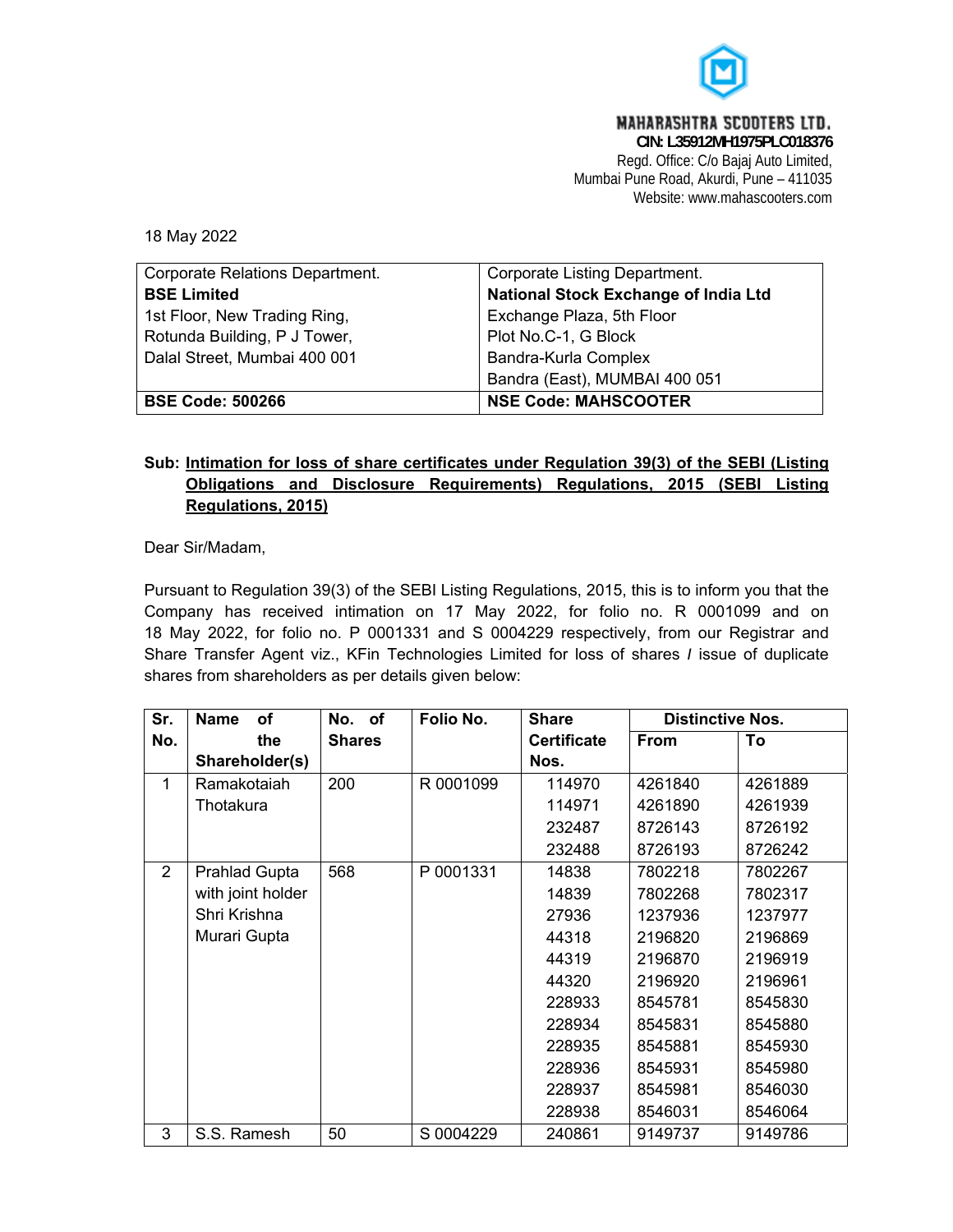

## **MAHARASHTRA SCOOTERS LTD.**

**CIN: L35912MH1975PLC018376**  Regd. Office: C/o Bajaj Auto Limited, Mumbai Pune Road, Akurdi, Pune – 411035 Website: www.mahascooters.com

The Company will issue the letter of confirmation in lieu of **original share certificates** as required by SEBI vide its circular dated 25 January 2022

Thanking you, Yours faithfully,

**For MAHARASHTRA SCOOTERS LIMITED,** 

SRIRAM SUBBRAMANIAM 2.5.4.20=42e4b8ad1cac789f1530e958c9e0b672fa4f374f4a0 479ba55e3fba144a4d291, postalCode=400080, st=Maharashtra, serialNumber=fab56a2595022ebf5cc3e54d02aecccf88998ea 6c165b46ee1693ea45fa2cd7a, cn=SRIRAM SUBBRAMANIAM Date: 2022.05.18 19:38:12 +05'30'Digitally signed by SRIRAM SUBBRAMANIAM DN: c=IN, o=Personal,

**SRIRAM SUBBRAMANIAM COMPANY SECRETARY**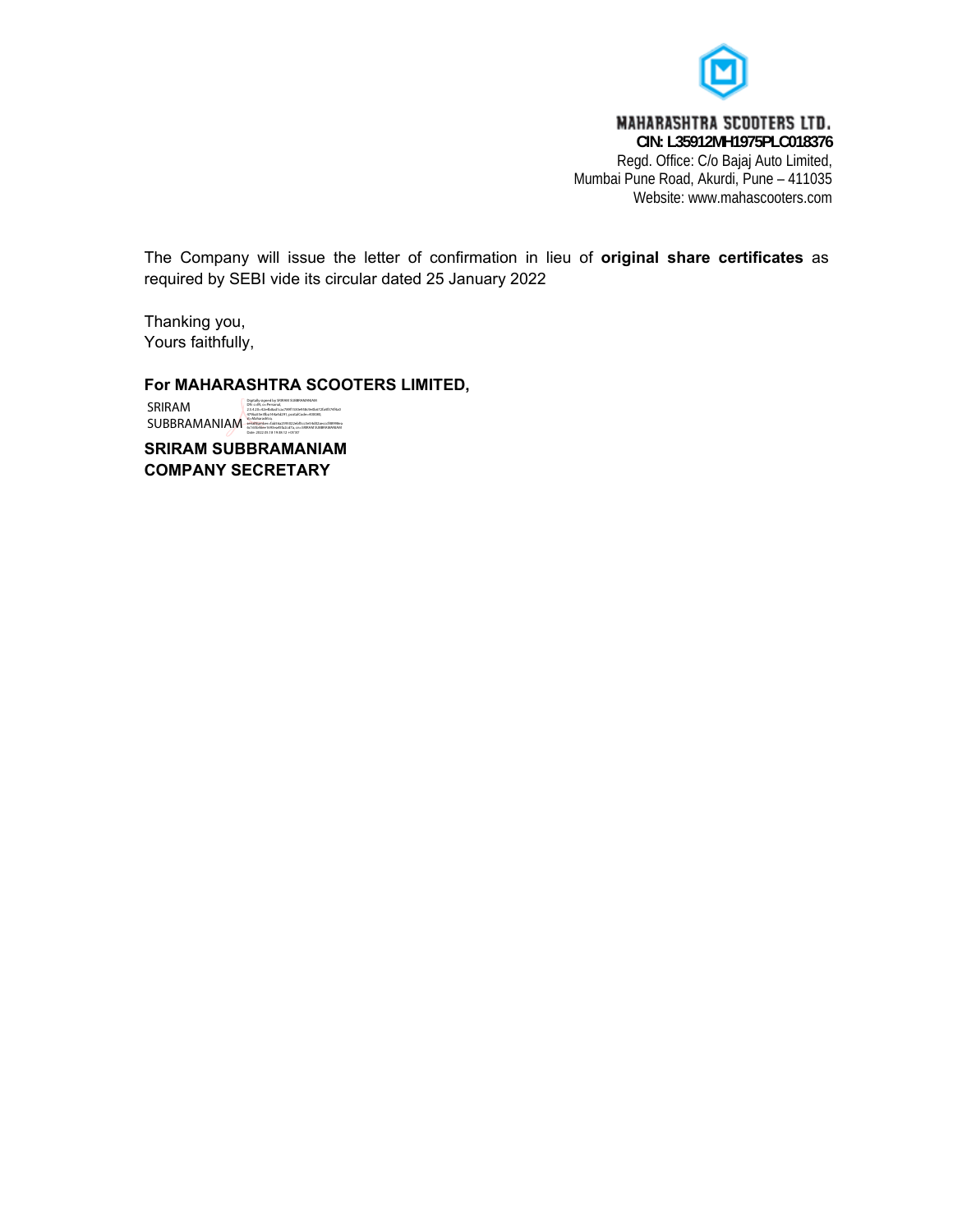## **From:** K Sharma <kanhai.sharma@kfintech.com>

**Sent:** 17 May 2022 18:03

**To:** Sriram Subbramaniam <ssubbramaniam@bhil.in>

Cc: Ishita Jain <ishita.jain@bajajfinserv.in>; Ashwaty Kutty <ashwaty.kutty@bajajfinserv.in>; Nandyala Venkatesh <nandyala.venkatesh@kfintech.com>; Md Mohsinuddin <mohsin.mohd@kfintech.com>; Bhaskar Roy <Bhaskar.Roy@kfintech.com>

\*\*\* CAUTION : This email is originated from outside of the organization. Do not click links or open attachments unless you recognize the sender and know the content is safe. \*\*\*

**Subject:** FW: Loss of shares Intimation Received ‐ To be Informed to Stock Exchanges ‐ R 0001099 & Approval for issue of duplicate share certificate

Dear Sir,

Please find below the details of the investor(s) seeking procedures / Receipt of Documents for issuance of duplicate share certificate(s). Here attached the documents for your ready reference.

| lno. | Unit Name                              | Inward<br>No | Inward<br>Date | Folio | Name                                       | Sub<br>Code |
|------|----------------------------------------|--------------|----------------|-------|--------------------------------------------|-------------|
|      | MAHARASHTRA SCOOTERS<br><b>LIMITED</b> | 21909A       |                |       | 13-05-2022 R 0001099 RAMAKOTAIAH THOTAKURA | SH05        |

| Folio & Share holdings<br>details: |                    |                       |                       |  |
|------------------------------------|--------------------|-----------------------|-----------------------|--|
| Folio                              | Current<br>Holding | Holder Name           | Joint Name Joint Name |  |
| R 0001099                          | 200                | RAMAKOTAJAH THOTAKURA |                       |  |

| Certificate<br>No. | Cert.Shares | <b>Folio No</b> | <b>Dist From</b> | Dist To |
|--------------------|-------------|-----------------|------------------|---------|
| 114970             | 50          | 0001099<br>R    | 4261840          | 4261889 |
| 114971             | 50          |                 | 4261890          | 4261939 |
| 232487             | 50          |                 | 8726143          | 8726192 |
| 232488             | 50          |                 | 8726193          | 8726242 |

We, also, confirm that all the documents received from the concerned shareholder and verified at our end and same were found in order.

Hence, we request you to kindly take up for the approval of the same.

Thanks & Regards, **Kanhai Sharma Manager – Corporate Registry** 



**KFin Technologies Limited** 

(formerly known as KFin Technologies Private Limited) M: +91 9346837178

E: Kanhai.sharma@kfintech.com

\_\_\_\_\_\_\_\_\_\_\_\_\_\_\_\_\_\_\_\_\_\_\_\_\_\_\_\_\_\_\_\_\_\_\_\_\_\_\_\_\_\_\_\_\_\_\_\_\_\_\_\_\_\_\_\_\_\_\_\_\_\_\_\_\_\_\_\_\_\_

This email has been scanned by the Symantec Email Security.cloud service. For more information please visit http://www.symanteccloud.com

\_\_\_\_\_\_\_\_\_\_\_\_\_\_\_\_\_\_\_\_\_\_\_\_\_\_\_\_\_\_\_\_\_\_\_\_\_\_\_\_\_\_\_\_\_\_\_\_\_\_\_\_\_\_\_\_\_\_\_\_\_\_\_\_\_\_\_\_\_\_

DISCLAIMER: This message, including any attachments may contain proprietary, confidential and privileged information for the sole use of the intended recipient(s), and is protected by law. If you are not the intended recipient, please notify the sender immediately and destroy all copies of the original message and attachments, if any. Any unauthorized review, use, disclosure, dissemination, forwarding, printing or copying of this email or any action taken in reliance on this e-mail is strictly prohibited and may be unlawful. Bajaj Finance Limited reserves the right to record, monitor and inspect all email communications through its internal and external networks. Your messages can be subject to such lawful supervision as Bajaj Finance Limited deems necessary in order to protect their information, interests and reputation. Bajaj Finance Limited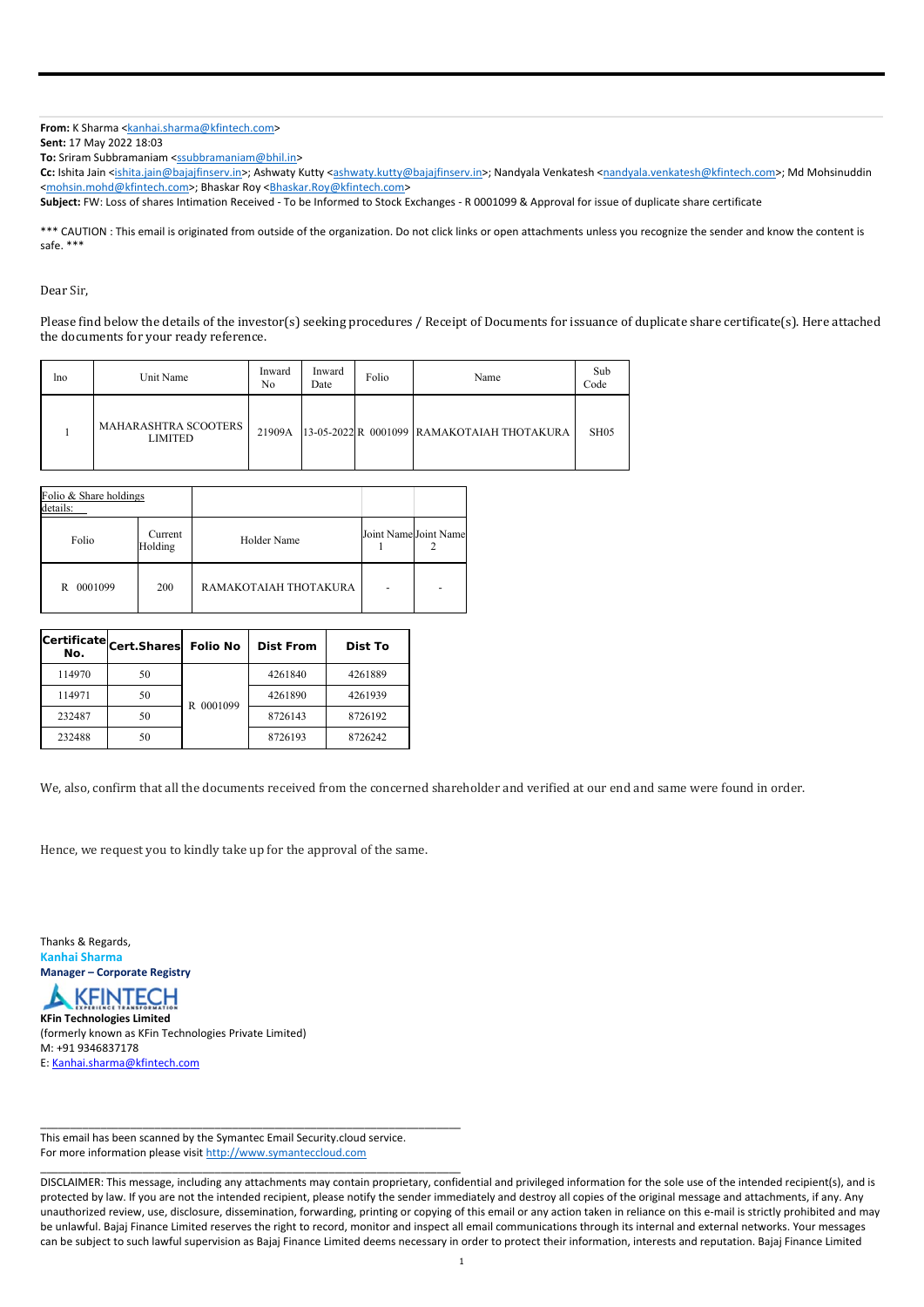2

prohibits and may take steps to prevent their information systems from being used to view, store or forward offensive or discriminatory material. If this message contains such material, please report it to abuse@bajajfinserv.in. Please ensure you have adequate virus protection before you open or detach any documents from this transmission. Bajaj Finance Limited does not accept any liability for viruses

This email has been scanned by the Symantec Email Security.cloud service. For more information please visit http://www.symanteccloud.com

\_\_\_\_\_\_\_\_\_\_\_\_\_\_\_\_\_\_\_\_\_\_\_\_\_\_\_\_\_\_\_\_\_\_\_\_\_\_\_\_\_\_\_\_\_\_\_\_\_\_\_\_\_\_\_\_\_\_\_\_\_\_\_\_\_\_\_\_\_\_

\_\_\_\_\_\_\_\_\_\_\_\_\_\_\_\_\_\_\_\_\_\_\_\_\_\_\_\_\_\_\_\_\_\_\_\_\_\_\_\_\_\_\_\_\_\_\_\_\_\_\_\_\_\_\_\_\_\_\_\_\_\_\_\_\_\_\_\_\_\_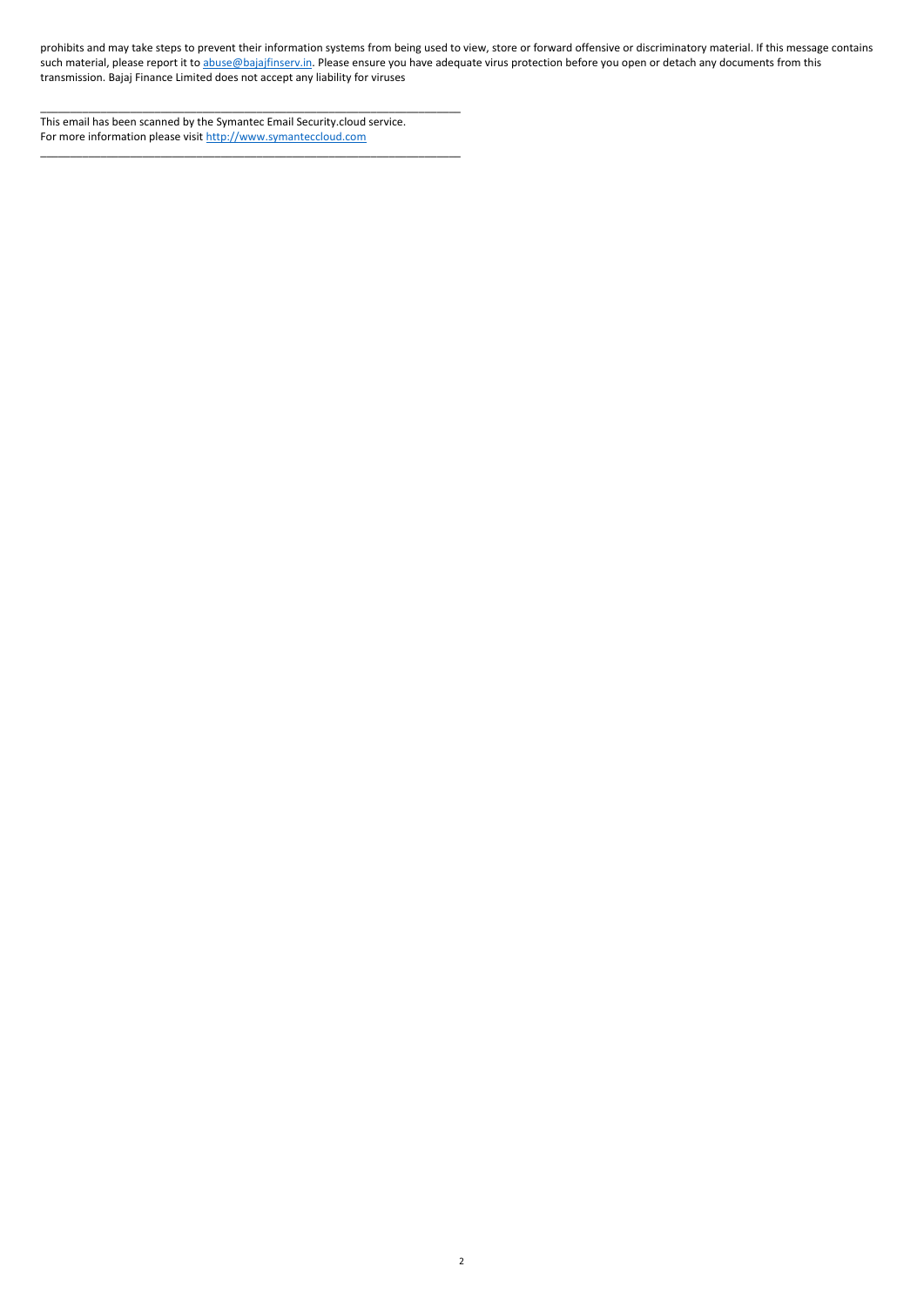| From:               | K Sharma < kanhai.sharma@kfintech.com >                                                                                                               |
|---------------------|-------------------------------------------------------------------------------------------------------------------------------------------------------|
| Sent:               | 18 May 2022 15:49                                                                                                                                     |
| To:                 | Sriram Subbramaniam                                                                                                                                   |
| Cc:                 | MSL Trainee; Ishita Jain; Ashwaty Kutty; Nandyala Venkatesh; Md Mohsinuddin                                                                           |
| Subject:            | FW: Loss of shares Intimation Received - To be Informed to Stock Exchanges - P 0001331/ S 0004229 & Approval for issue of duplicate share certificate |
| <b>Attachments:</b> | BJMS21919A.tif; BJMS21917A (2).tif                                                                                                                    |

\*\*\* CAUTION : This email is originated from outside of the organization. Do not click links or open attachments unless you recognize the sender and know the content is safe. \*\*\*

Dear Sir,

Please find below the details of the investor(s) seeking procedures / Receipt of Documents for issuance of duplicate share certificate(s). Here attached the documents for your ready reference.

| lno | Unit Name                                     | Inward<br>No. | Inward<br>Date   | Folio     | Name             | Sub Code         |
|-----|-----------------------------------------------|---------------|------------------|-----------|------------------|------------------|
|     | MAHARASHTRA SCOOTERS<br><b>LIMITED</b>        | 21917A        | $14-05-$<br>2022 | P 0001331 | PRAHLAD GUPTA    | SH <sub>05</sub> |
| ◠   | <b>MAHARASHTRA SCOOTERS</b><br><b>LIMITED</b> | 21919A        | $14-05-$<br>2022 | S 0004229 | <b>SS RAMESH</b> | SH05             |

| Folio & Share holdings details: |                    |                    |                                         |            |
|---------------------------------|--------------------|--------------------|-----------------------------------------|------------|
| Folio                           | Current<br>Holding | Holder Name        | Joint Name 1                            | Joint Name |
| 0001331<br>P                    | 568                | PRAHLAD GUPTA      | SHRI KRISHNA MURARI GUPTA<br>(Deceased) |            |
| S 0004229                       | 50                 | <b>S.S. RAMESH</b> |                                         |            |

| <b>Certificate No.</b> | <b>Cert.Shares</b> | <b>Folio No</b> | <b>Dist From</b> | Dist To |
|------------------------|--------------------|-----------------|------------------|---------|
| 14838                  | 50                 |                 | 7802218          | 7802267 |
| 14839                  | 50                 |                 | 7802268          | 7802317 |
| 27936                  | 42                 |                 | 1237936          | 1237977 |
| 44318                  | 50                 |                 | 2196820          | 2196869 |
| 44319                  | 50                 |                 | 2196870          | 2196919 |
| 44320                  | 42                 |                 | 2196920          | 2196961 |
| 228933                 | 50                 | 0001331<br>P    | 8545781          | 8545830 |
| 228934                 | 50                 |                 | 8545831          | 8545880 |
| 228935                 | 50                 |                 | 8545881          | 8545930 |
| 228936                 | 50                 |                 | 8545931          | 8545980 |
| 228937                 | 50                 |                 | 8545981          | 8546030 |
| 228938                 | 34                 |                 | 8546031          | 8546064 |

|        | Certificate No.   Cert. Shares   Folio No   Dist From |           |         | Dist To |
|--------|-------------------------------------------------------|-----------|---------|---------|
| 240861 | 50                                                    | S 0004229 | 9149737 | 9149786 |

We, also, confirm that all the documents received from the concerned shareholder and verified at our end and same were found in order.

Hence, we request you to kindly take up for the approval of the same.